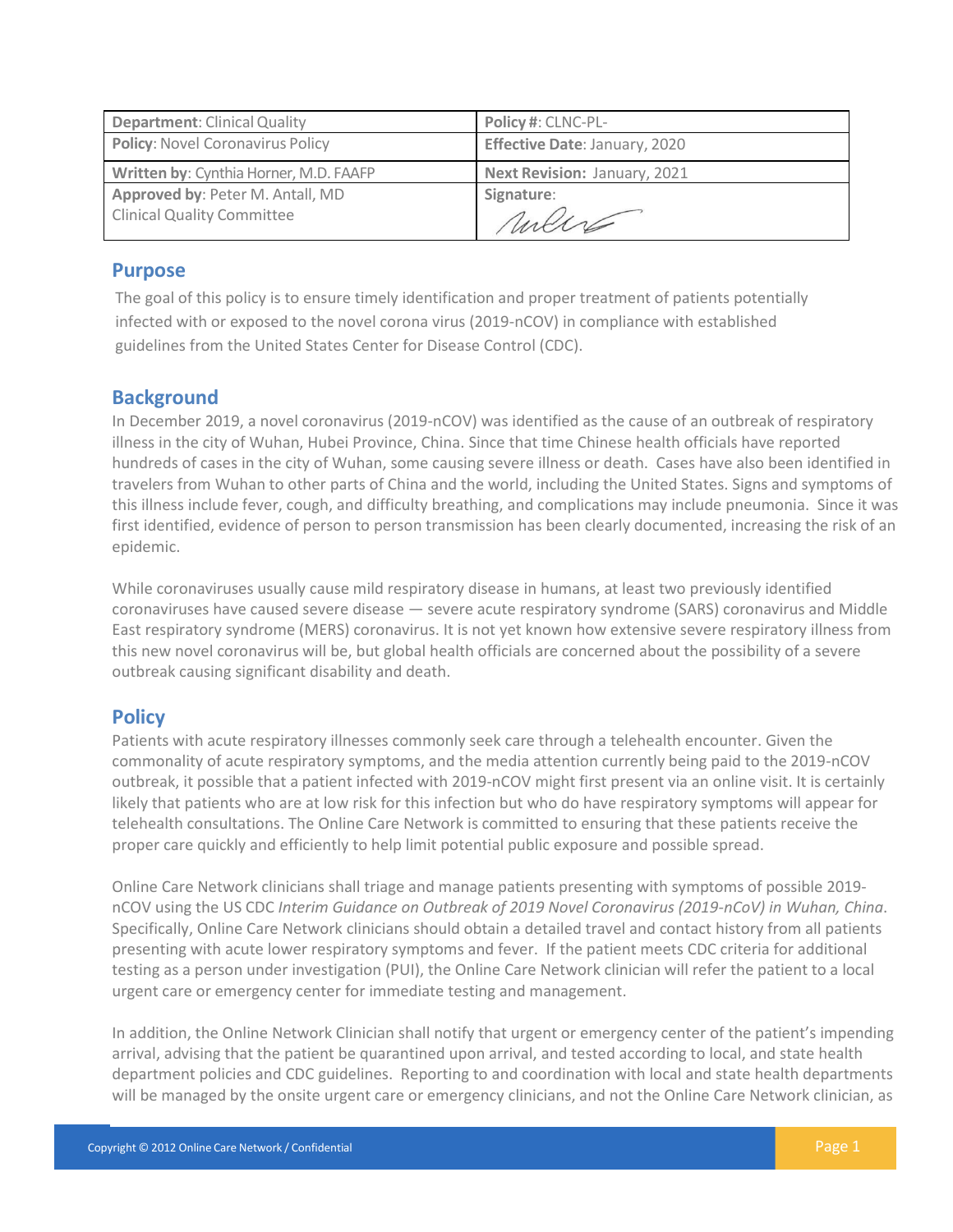the urgent care/ emergency clinician will be able to perform the necessary tests, have access to test results and be better positioned to provide ongoing follow up with the patient.

## **Responsibility**

Online Care clinicians in the medical practices.

Once a patient has been identified requiring immediate referral, the Network Operations Team (NOC) is responsible for taking the provider off the system and reassigning any patients that are waiting to be seen to another provider.

# **Procedure**

- 1. Clinicians caring for any patient presenting with an acute lower respiratory illness (i.e. cough and shortness of breath) *and fever* will obtain a detailed history, which should include the standard review of systems, past medical, surgical and social history, a list of medications and medication allergies PLUS:
	- a History of travel from Wuhan City, China (or surrounding area) within the last 14 days
	- b Close contact with a person who is under investigation (PUI) for or who is confirmed positive for 2019-nCOV
- 2. OCG clinician will **immediately** refer patients with a positive history of recent travel to Wuhan City or contact with a person under investigation for 2019-nCOV to a local urgent care center or emergency department for additional testing and coordination with state and local health authorities
	- a. Patients will be asked which urgent/ emergency facility they plan to seek addition care from and how long they think it will take for them to get there. The OCG clinician should document the name and phone number of the facility before disconnecting with the patient
	- b. The patient will be instructed to proceed immediately to the specified urgent/ emergency facility and to avoid public places
- 2. The clinician will contact the Network Operations Center (NOC) via chat or the emergency line (855-347- 4108) and alert the NOC staff that they (the provider) may be delayed in seeing other patients in their waiting room in order to contact the urgent/ emergency care facility about the patient being referred.
- 3. The clinician will then contact the urgent/ emergency care center to which the patient has been referred and notify the intake clinician of the patient's name, DOB, phone number, estimated time of arrival and why they have been referred.
	- a. The clinician will emphasize the importance of isolating the patient upon arrival and not allowing the patient to sit in a public space. Per CDC guidelines: "Patients should be asked to wear a surgical mask as soon as they arrive and be evaluated in a private room with the door closed, ideally an airborne infection isolation room if available. Healthcare personnel entering the room should use standard precautions, contact precautions, airborne precautions, and use eye protection (e.g., goggles or a face shield). Immediately notify your healthcare facility's infection control personnel and local health department."
	- b. Likewise, the Online Care Network clinician will emphasize their concerns about possible exposure to 2019-nCOV and the importance of additional testing per local, state policies and CDC guidelines.